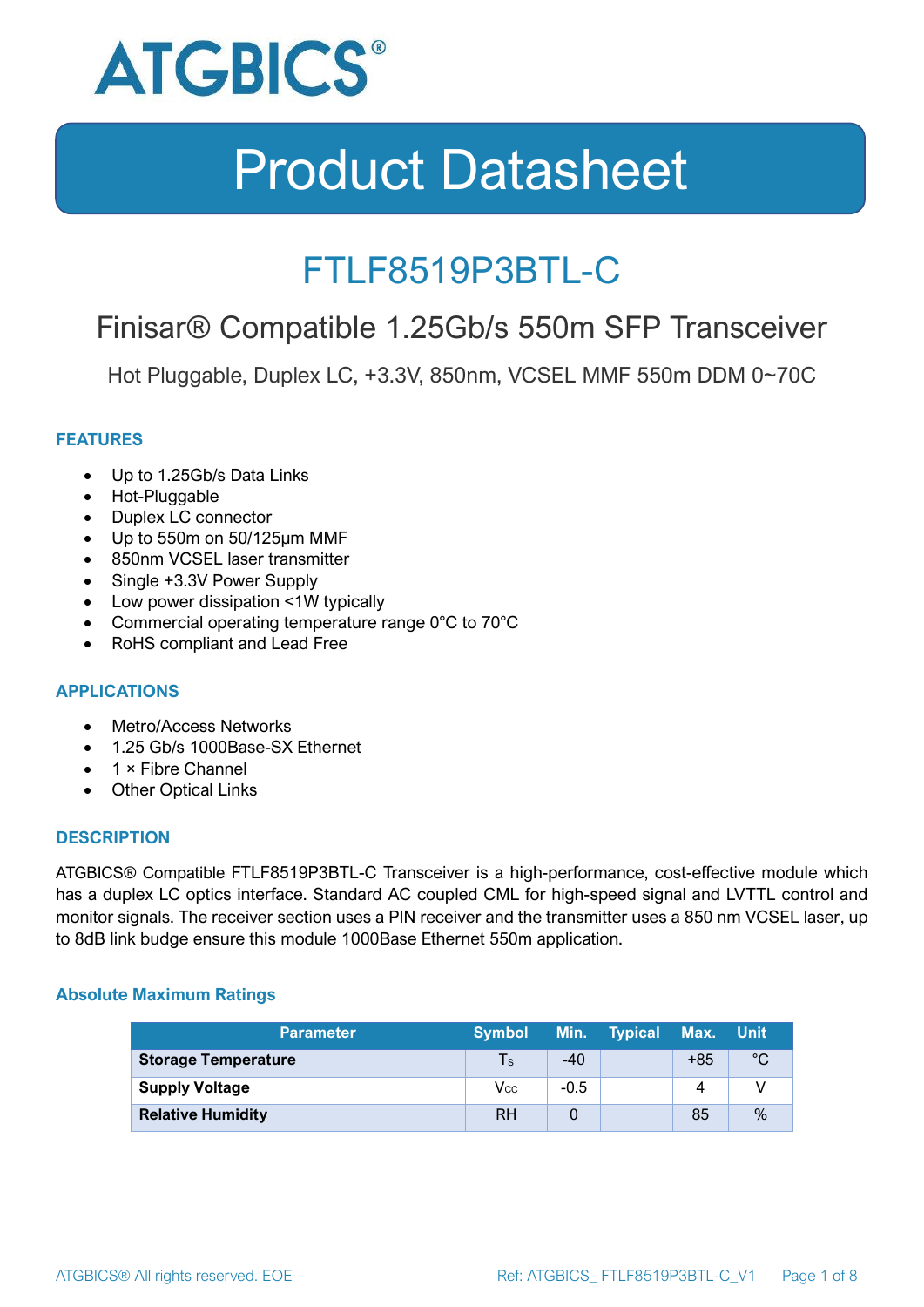

#### **Recommended Operating Environment:**

| <b>Parameter</b>             | <b>Symbol</b>    | Min.  | <b>Typical</b> | Max.     | <b>Unit</b> |
|------------------------------|------------------|-------|----------------|----------|-------------|
| <b>Operating Temperature</b> |                  | 0     |                | $+70$    | $^{\circ}C$ |
| <b>Supply Voltage</b>        | $V_{\rm CC}$     | 3.135 |                | 3.465    | v           |
| <b>Supply Current</b>        | <b>I</b> cc      |       |                | 300      | mA          |
| <b>Inrush Current</b>        | Isurge           |       |                | $lcc+30$ | mA          |
| <b>Maximum Power</b>         | $P_{\text{max}}$ |       |                |          | W           |

#### **Electrical Characteristics** ( $T_{OP}$  = -40 to 85°C, VCC = 3.135 to 3.465 Volts)

| <b>Parameter</b>                    | <b>Symbol</b>               | Min.           | <b>Typical</b> | Max.                  | <b>Unit</b> | <b>Notes</b> |
|-------------------------------------|-----------------------------|----------------|----------------|-----------------------|-------------|--------------|
| <b>Transmitter Section:</b>         |                             |                |                |                       |             |              |
| Input differential impedance        | $R_{\rm in}$                | 90             | 100            | 110                   | П           | О            |
| Single ended data input swing       | $V_{\text{in PP}}$          | 250            |                | 1200                  | mVp-p       |              |
| <b>Transmit Disable Voltage</b>     | $V_D$                       | $Vcc -$<br>1.3 |                | Vcc                   | V           | 2            |
| <b>Transmit Enable Voltage</b>      | $V_{EN}$                    | Vee            |                | Vee+<br>0.8           | $\vee$      |              |
| <b>Transmit Disable Assert Time</b> | <b>T</b> <sub>dessert</sub> |                |                | 10                    | <b>US</b>   |              |
| <b>Receiver Section:</b>            |                             |                |                |                       |             |              |
| Single ended data output<br>swing   | Vout, p<br>р                | 250            |                | 800                   | mv          | 3            |
| <b>LOS Fault</b>                    | Vlosfault                   | $Vcc -$<br>0.5 |                | $V_{\text{CC\_host}}$ | $\vee$      | 5            |
| <b>LOS Normal</b>                   | Vlos norm                   | $V_{\rm ee}$   |                | $V_{ee}$ +0.5         | V           | 5            |
| <b>Power Supply Rejection</b>       | <b>PSR</b>                  | 100            |                |                       | mVpp        | 6            |

Notes:

- 1. AC coupled.
- 2. Or open circuit.
- 3. Into 100-ohm differential termination.
- 4.  $20 80 \%$
- 5. LOS is LVTTL. Logic 0 indicates normal operation; logic 1 indicates no signal detected.
- 6. All transceiver specifications are compliant with a power supply sinusoidal modulation of 20 Hz to 1.5MHz up to specified value applied through the power supply filtering network shown on page 23 of the Small Form-factor Pluggable (SFP) Transceiver Multi-Source Agreement (MSA), September 14, 2000.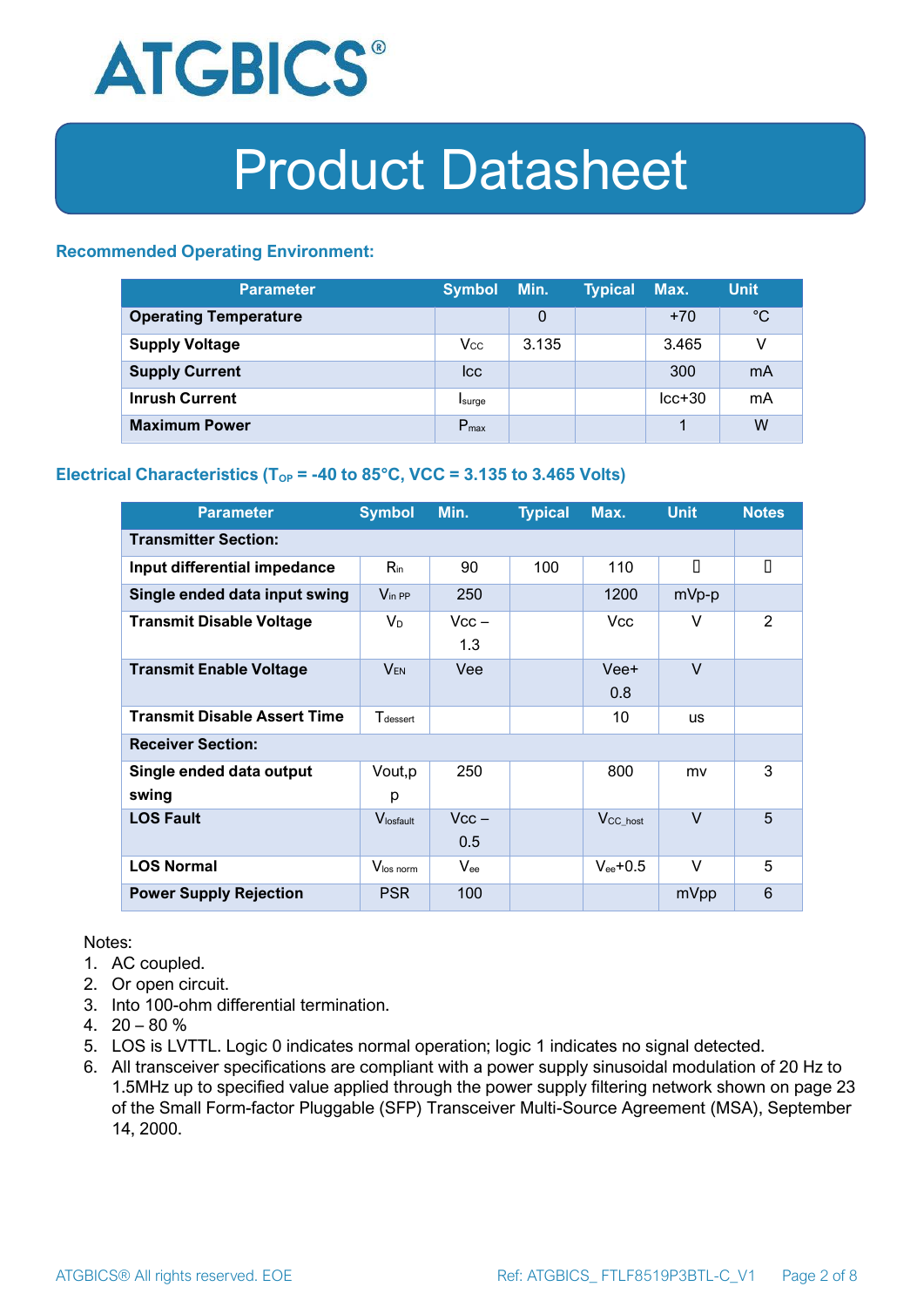

#### **Optical Parameters** ( $T_{OP}$  = -40 to 85°C, VCC = 3.135 to 3.465 Volts)

| <b>Parameter</b>                                                            | <b>Symbol</b>     | Min.         | <b>Typical</b> | Max.       | <b>Unit</b>     | <b>Note</b>    |
|-----------------------------------------------------------------------------|-------------------|--------------|----------------|------------|-----------------|----------------|
| <b>Transmitter Section:</b>                                                 |                   |              |                |            |                 |                |
| <b>Center Wavelength</b>                                                    | $\lambda_c$       | 840          | 850            | 860        | nm              |                |
| <b>Spectral Width (RMS)</b>                                                 | <b>ORMS</b>       |              |                | 0.85       | nm              |                |
| <b>Optical Output Power</b>                                                 | $P_{\text{out}}$  | -9           |                | $-3$       | dBm             | 1              |
| <b>Extinction Ratio</b>                                                     | <b>ER</b>         | 9            |                |            | dB              |                |
| <b>Optical Rise/Fall Time</b>                                               | $t_r / t_f$       |              |                | 260        | ps              | $\overline{2}$ |
| <b>Relative Intensity Noise</b>                                             | <b>RIN</b>        |              |                | $-120$     | dB/H            |                |
|                                                                             |                   |              |                |            | Z               |                |
| <b>Output Eye Mask</b><br>Compliant with IEEE802.3 z (class 1 laser safety) |                   |              |                |            |                 |                |
| <b>Receiver Section:</b>                                                    |                   |              |                |            |                 |                |
| <b>Optical Input Wavelength</b>                                             | $\lambda_{\rm c}$ | 770          |                | 860        | nm              |                |
| <b>Receiver Overload</b>                                                    | $P_{ol}$          | $\mathbf{0}$ |                |            | dBm             | $\overline{4}$ |
| <b>RX Sensitivity</b>                                                       | Sen               |              |                | $-17$      | dBm             | 4              |
| <b>RX LOS Assert</b>                                                        | LOS <sub>A</sub>  | $-35$        |                |            | d <sub>Bm</sub> |                |
| <b>RX LOS De-assert</b>                                                     | LOS <sub>D</sub>  |              |                | $-18$      | dB <sub>m</sub> |                |
| <b>RX_LOS Hysteresis</b>                                                    | LOS <sub>H</sub>  | 0.5          |                |            | d <sub>B</sub>  |                |
| <b>General Specifications:</b>                                              |                   |              |                |            |                 |                |
| <b>Data Rate</b>                                                            | <b>BR</b>         |              | 1.25           |            | Gb/s            |                |
| <b>Bit Error Rate</b>                                                       | <b>BER</b>        |              |                | $10^{-12}$ |                 |                |
| Max. Supported Link Length on<br>50/125µm MMF@1.25Gb/s                      | LMAX              |              | 550            |            | m               |                |
| <b>Total System Budget</b>                                                  | LB                | 8            |                |            | dB              |                |

Notes:

- 1. The optical power is launched into MMF.
- 2. 20-80%.
- 3. Jitter measurements taken using Agilent OMNIBERT 718 in accordance with GR-253.
- 4. Measured with PRBS  $2^{7-1}$  at 10<sup>-12</sup> BER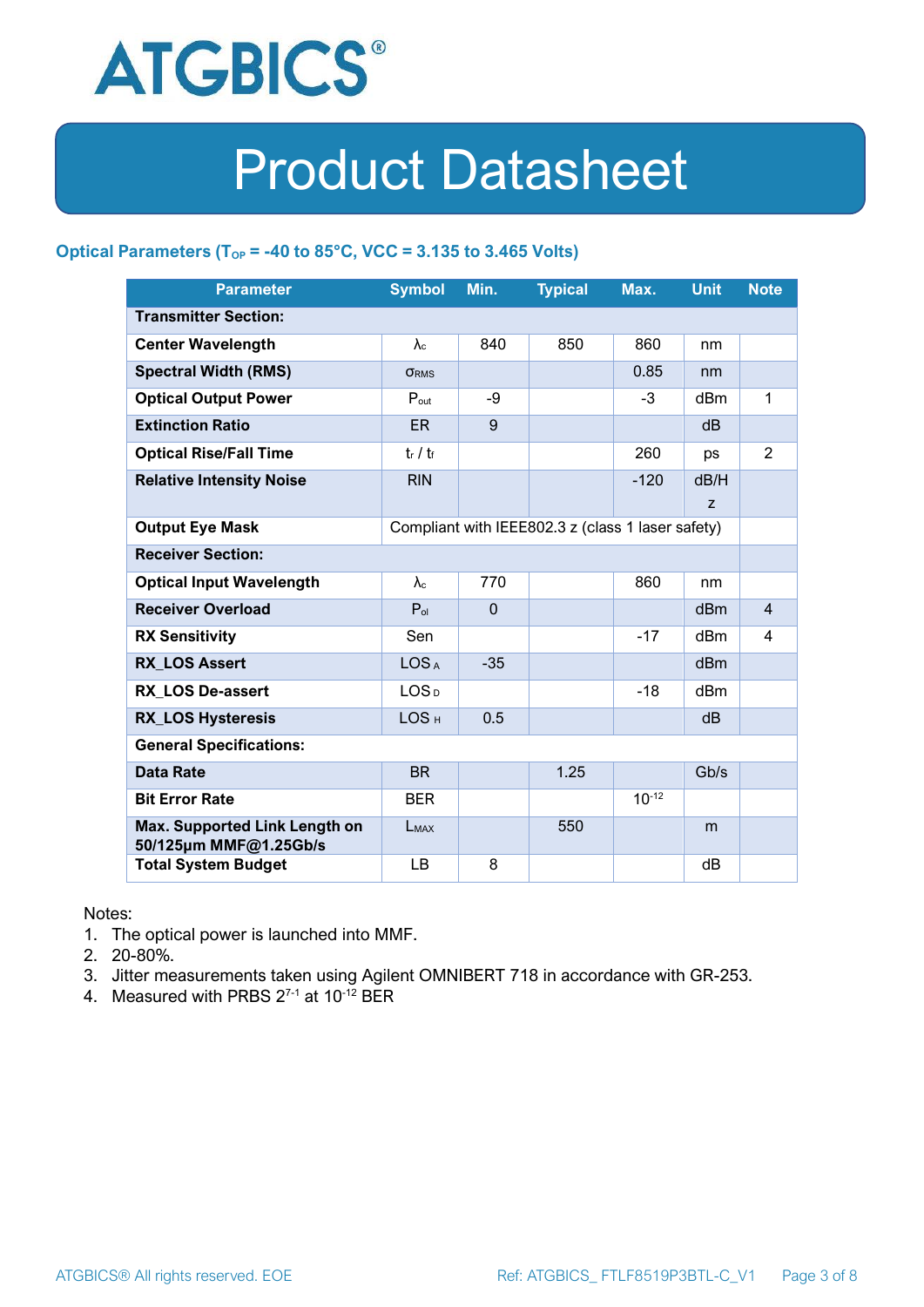

#### **Pin Assignment**

Diagram of Host Board Connector Block Pin Numbers and Name



#### **Diagram of Host Board Connector Block Pin Numbers and Names**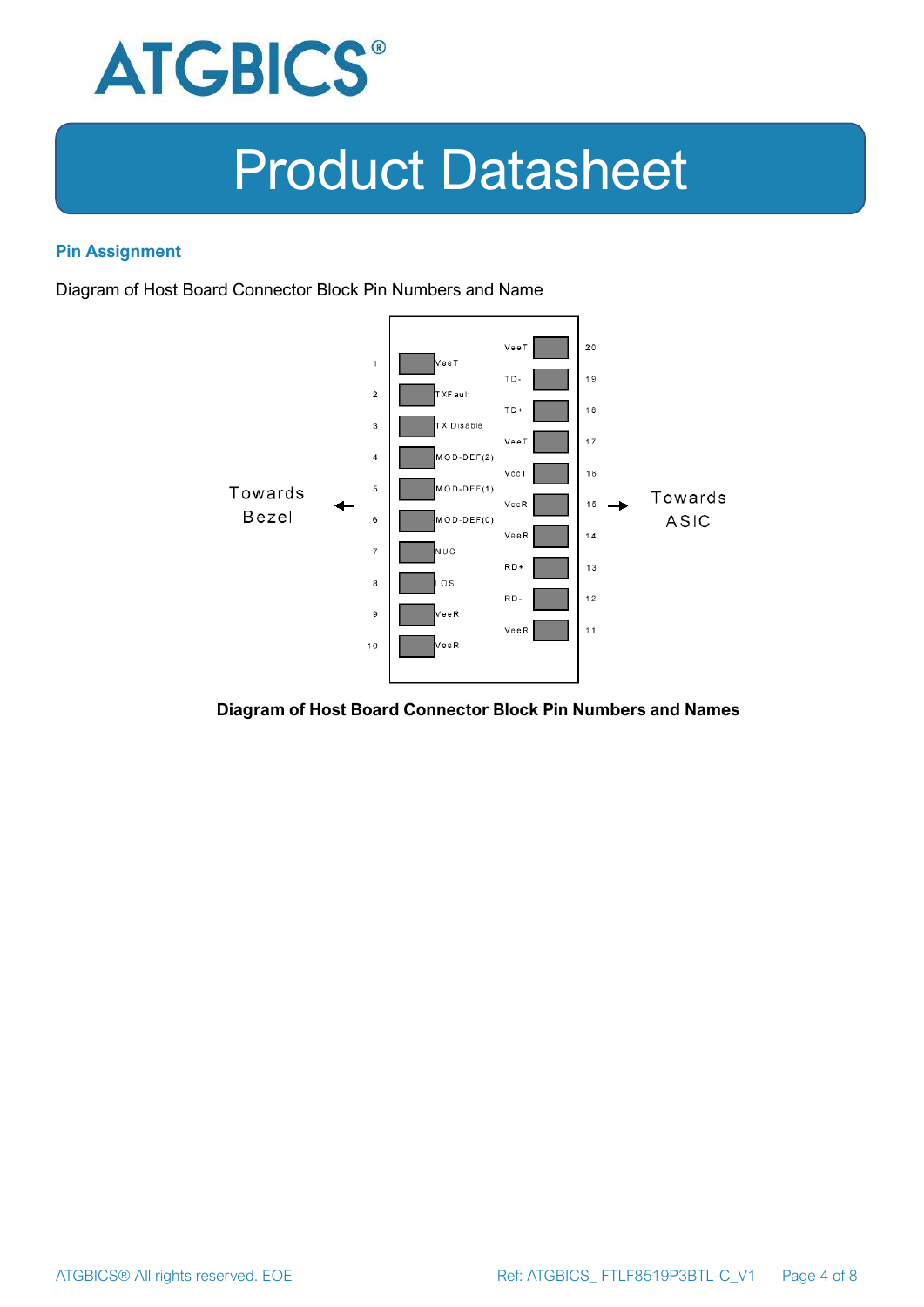

#### **Pin Function Definitions**

| <b>Pin No</b>           | <b>Name</b>        | <b>Function</b>                     | <b>Plug Seq</b> | <b>Notes</b>   |
|-------------------------|--------------------|-------------------------------------|-----------------|----------------|
| 1                       | VeeT               | <b>Transmitter Ground</b>           | 1               | 1              |
| $\mathbf{2}$            | <b>TX Fault</b>    | <b>Transmitter Fault Indication</b> | 3               |                |
| $\overline{\mathbf{3}}$ | <b>TX Disable</b>  | <b>Transmitter Disable</b>          | 3               | $\overline{2}$ |
| 4                       | MOD-DEF2           | <b>Module Definition</b>            | $\overline{2}$  | 3              |
| 5                       | MOD-DEF1           | <b>Module Definition 1</b>          | 3               | 3              |
| 6                       | MOD-DEF0           | Module Definition 0                 | 3               | 3              |
| $\overline{7}$          | <b>Rate Select</b> | Not Connected                       | 3               | $\overline{4}$ |
| 8                       | <b>LOS</b>         | Loss of Signal                      | 3               | 5              |
| 9                       | <b>VeeR</b>        | <b>Receiver Ground</b>              | $\mathbf 1$     | 1              |
| 10                      | <b>VeeR</b>        | Receiver Ground                     | $\mathbf{1}$    | 1              |
| 11                      | <b>VeeR</b>        | <b>Receiver Ground</b>              |                 | $\mathbf 1$    |
| 12                      | RD-                | Inv. Received Data Out              | 3               | 6              |
| 13                      | $RD+$              | <b>Received Data Out</b>            | 3               | 6              |
| 14                      | <b>VeeR</b>        | <b>Receiver Ground</b>              | 3               | 1              |
| 15                      | <b>VccR</b>        | <b>Receiver Power</b>               | $\overline{2}$  | $\mathbf{1}$   |
| 16                      | <b>VccT</b>        | <b>Transmitter Power</b>            | $\overline{2}$  |                |
| 17                      | VeeT               | <b>Transmitter Ground</b>           | $\mathbf{1}$    |                |
| 18                      | TD+                | Transmit Data In                    | 3               | 6              |
| 19                      | TD-                | Inv. Transmit In                    | 3               | 6              |
| 20                      | VeeT               | <b>Transmitter Ground</b>           | 1               |                |

Notes:

- 1. Circuit ground is internally isolated from chassis ground.
- 2. Laser output disabled on TDIS >2.0V or open, enabled on TDIS <0.8V.
- 3. Should be pulled up with 4.7k 10 kohms on host board to a voltage between 2.0V and 3.6V. MOD\_DEF (0) pulls line low to indicate module is plugged in.
- 4. Rate select is not used
- 5. LOS is open collector output. Should be pulled up with 4.7k 10 kohms on host board to a voltage between 2.0V and 3.6V. Logic 0 indicates normal operation; logic 1 indicates loss of signal.
- 6. AC Coupled

#### **SFP Module EEPROM Information and Management**

The SFP modules implement the 2-wire serial communication protocol as defined in the SFP -8472. The serial ID information of the SFP modules can be accessed through the I2C interface at address A0h.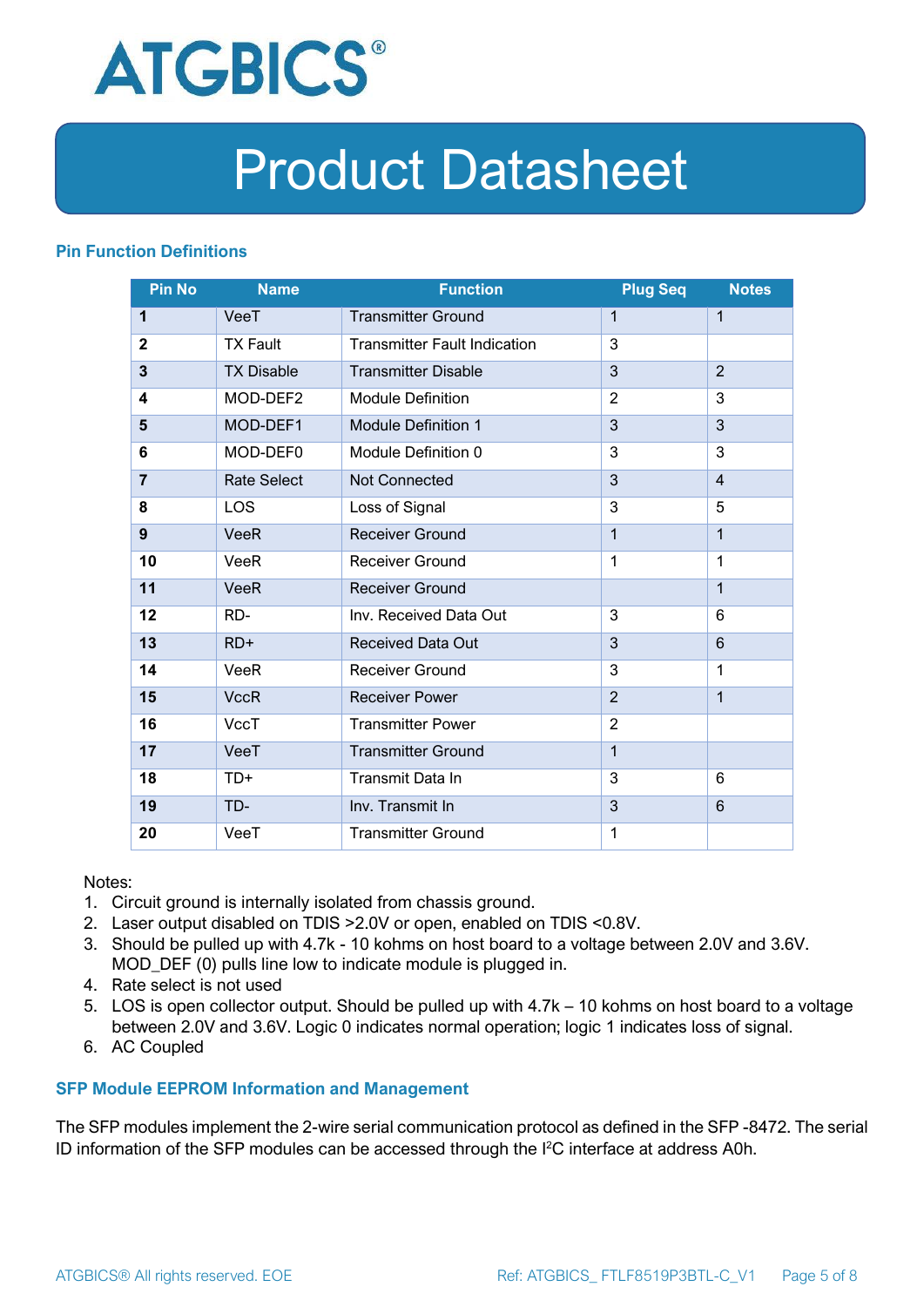

#### **EEPROM Serial ID Memory Contents (A0h)**

| <b>Data</b><br><b>Address</b> | <b>Length</b><br>(Byte) | <b>Name of</b><br>Length | <b>Description and Contents</b>                                                                                         |  |  |
|-------------------------------|-------------------------|--------------------------|-------------------------------------------------------------------------------------------------------------------------|--|--|
| <b>Base ID Fields</b>         |                         |                          |                                                                                                                         |  |  |
| $\mathbf 0$                   | 1                       | Identifier               | Type of Serial transceiver (03h=SFP)                                                                                    |  |  |
| 1                             | 1                       | Reserved                 | Extended identifier of type serial transceiver<br>(04h)                                                                 |  |  |
| $\overline{2}$                | 1                       | Connector                | Code of optical connector type (07=LC)                                                                                  |  |  |
| $3 - 10$                      | 8                       | <b>Transceiver</b>       |                                                                                                                         |  |  |
| 11                            | 1                       | Encoding                 | NRZ(03h)                                                                                                                |  |  |
| 12                            | $\mathbf{1}$            | BR, Nominal              | Nominal baud rate, unit of 100Mbps                                                                                      |  |  |
| $13 - 14$                     | $\overline{2}$          | Reserved                 | (0000h)                                                                                                                 |  |  |
| 15                            | 1                       | Length(9um)              | Link length supported for 9/125um fiber, units of<br>100 <sub>m</sub>                                                   |  |  |
| 16                            | $\mathbf 1$             | Length(50um)             | Link length supported for 50/125um fiber, units<br>of 10m                                                               |  |  |
| 17                            | $\mathbf{1}$            | Length(62.5um)           | Link length supported for 62.5/125um fiber, units<br>of 10m                                                             |  |  |
| 18                            | $\mathbf{1}$            | Length(Copper)           | Link length supported for copper, units of meters                                                                       |  |  |
| 19                            | 1                       | Reserved                 |                                                                                                                         |  |  |
| 20-35                         | 16                      | Vendor Name              | SFP vendor name: ATGBICS                                                                                                |  |  |
| 36                            | 1                       | Reserved                 |                                                                                                                         |  |  |
| 37-39                         | 3                       | Vendor OUI               | SFP transceiver vendor OUI ID                                                                                           |  |  |
| 40-55                         | 16                      | Vendor PN                | Part Number: "FTLF8519P3BTL-C" (ASCII)                                                                                  |  |  |
| 56-59                         | 4                       | Vendor rev               | Revision level for part number                                                                                          |  |  |
| 60-62                         | 3                       | Reserved                 |                                                                                                                         |  |  |
| 63                            | 1                       | <b>CCID</b>              | Least significant byte of sum of data in address<br>$0 - 62$                                                            |  |  |
| <b>Extended ID Fields</b>     |                         |                          |                                                                                                                         |  |  |
| 64-65                         | 2                       | Option                   | Indicates which<br>optical SFP<br>signals<br>are<br>implemented<br>(001Ah = LOS, TX FAULT, TX DISABLE all<br>supported) |  |  |
| 66                            | $\mathbf{1}$            | BR, max                  | Upper bit rate margin, units of %                                                                                       |  |  |
| 67                            | 1                       | BR, min                  | Lower bit rate margin, units of %                                                                                       |  |  |
| 68-83                         | 16                      | Vendor SN                | Serial number (ASCII)                                                                                                   |  |  |
| 84-91                         | 8                       | Date code                | Manufacturing date code                                                                                                 |  |  |
| 92-94                         | 3                       | Reserved                 |                                                                                                                         |  |  |
| 95                            | 1                       | <b>CCEX</b>              | Check code for the<br>Fields<br>extended<br>ID<br>(addresses 64 to 94)                                                  |  |  |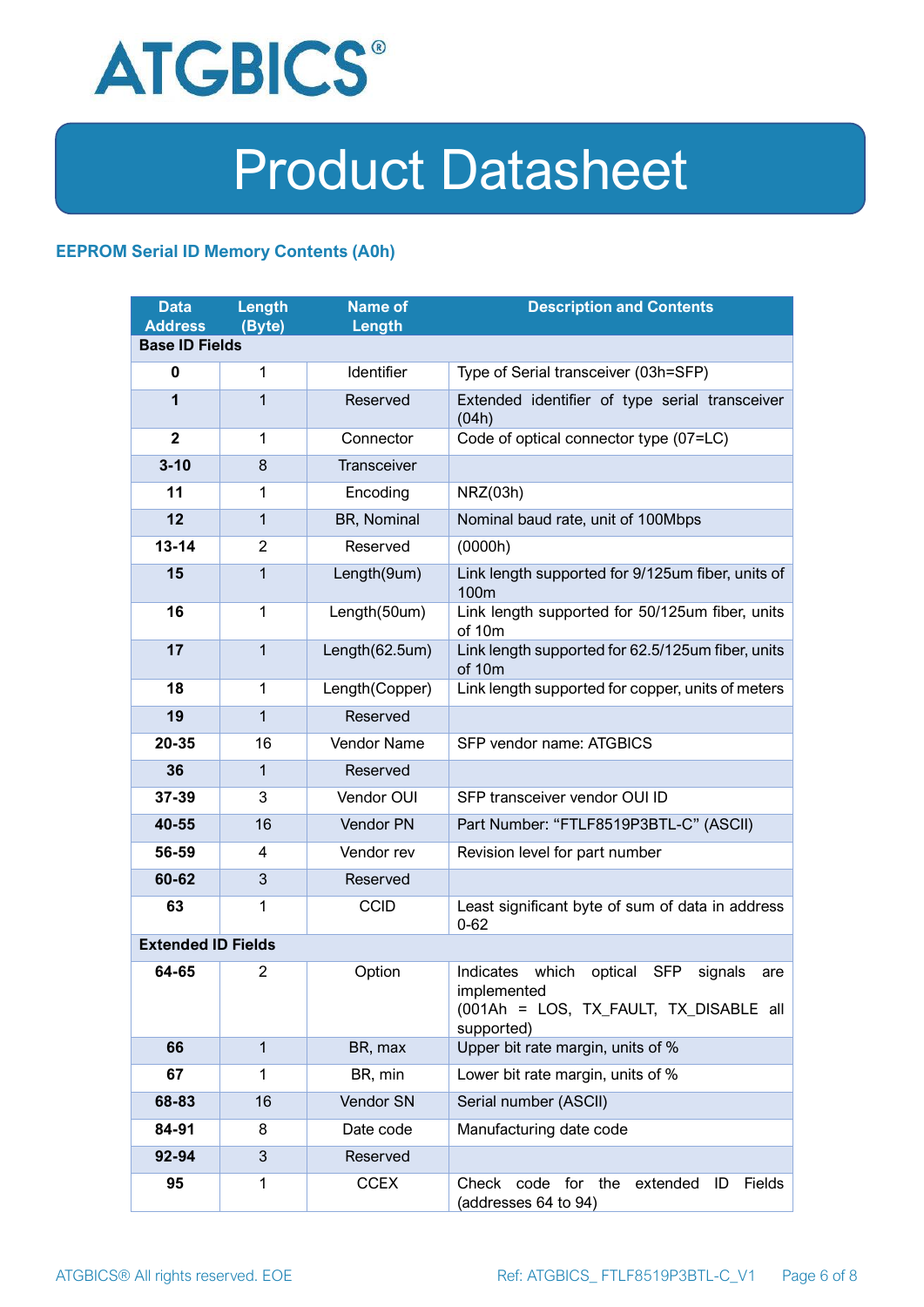

| <b>Vendor Specific ID Fields</b> |     |          |                                 |
|----------------------------------|-----|----------|---------------------------------|
| 96-127                           | 32  | Readable | Vendor specific date, read only |
| 128-255                          | 128 | Reserved | Reserved for SFF-8079           |

#### **Regulatory Compliance**

The GLX-SX-MMD-C complies with international Electromagnetic Compatibility (EMC) and international safety requirements and standards (see details in Table following).

| Electrostatic Discharge<br>(ESD) to the Electrical Pins                                      | MIL-STD-883E<br>Method 3015.7                                                   | Class 1(>1000 V)                          |  |
|----------------------------------------------------------------------------------------------|---------------------------------------------------------------------------------|-------------------------------------------|--|
| <b>Electrostatic</b><br>Discharge<br>(ESD)<br>LC<br>the<br><b>Duplex</b><br>to<br>Receptacle | IEC 61000-4-2<br><b>GR-1089-CORE</b>                                            | Compatible with standards                 |  |
| Electromagnetic<br>Interference (EMI)                                                        | FCC Part 15 Class B<br>EN55022 Class B (CISPR 22B)<br><b>VCCI Class B</b>       | Compatible with standards                 |  |
| Laser Eye Safety                                                                             | 1040.10<br>21CFR<br>and<br><b>FDA</b><br>1040.11<br>EN60950, EN (IEC) 60825-1,2 | Compatible with Class 1 laser<br>product. |  |

#### **Recommended Circuit**



#### **SFP Host Recommended Circuit**